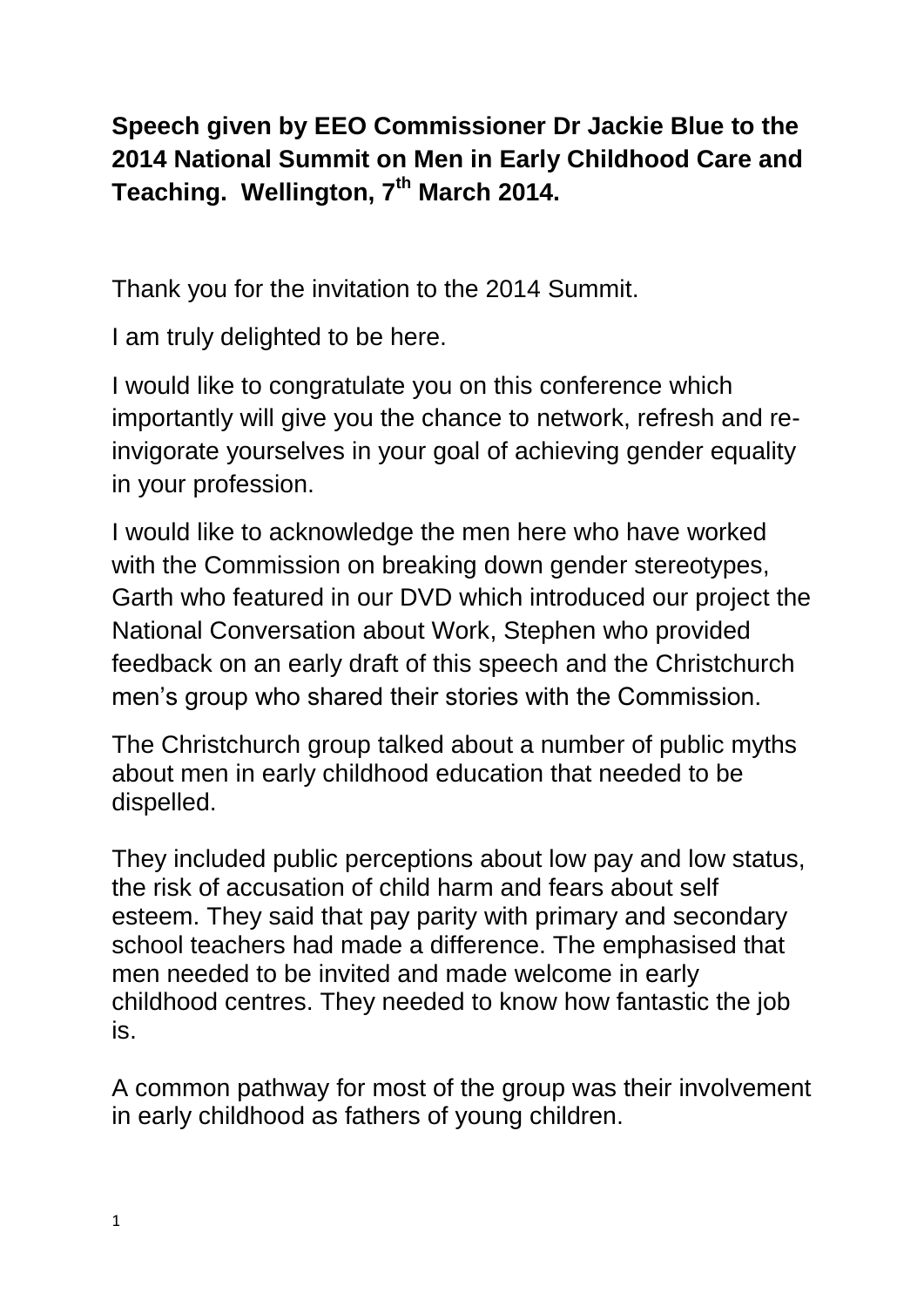The majority of men in early childhood education became teachers as a second career after they had had children.

Training to become a teacher was financially difficult for some families.

The group was active in promoting men as early childhood teachers, producing posters and going to secondary schools to talk to career advisers and students about their jobs.

They also encouraged young men considering career options to go and see early childhood centres. The group supported affirmative action to increase the number of men in the sector.

Following our interviews with the Christchurch men's group we recommended active EEO programmes including scholarships to encourage and support men to work in early childhood education.

Since then scholarships have now become available .

It reminds me of the girls can do anything campaign in the 80s.

Why does increasing the number of men in early childhood matter? Let me count the ways

The education sector is unquestionably female dominated – teachers in early childhood, primary school and secondary schools are mostly women.

The job is now seen as 'women's work' and by extension education centres are arguably a "women's world."

This limits young boy's views about what they want to be and do when they grow up.

It limits their ideas about what men do and what women do.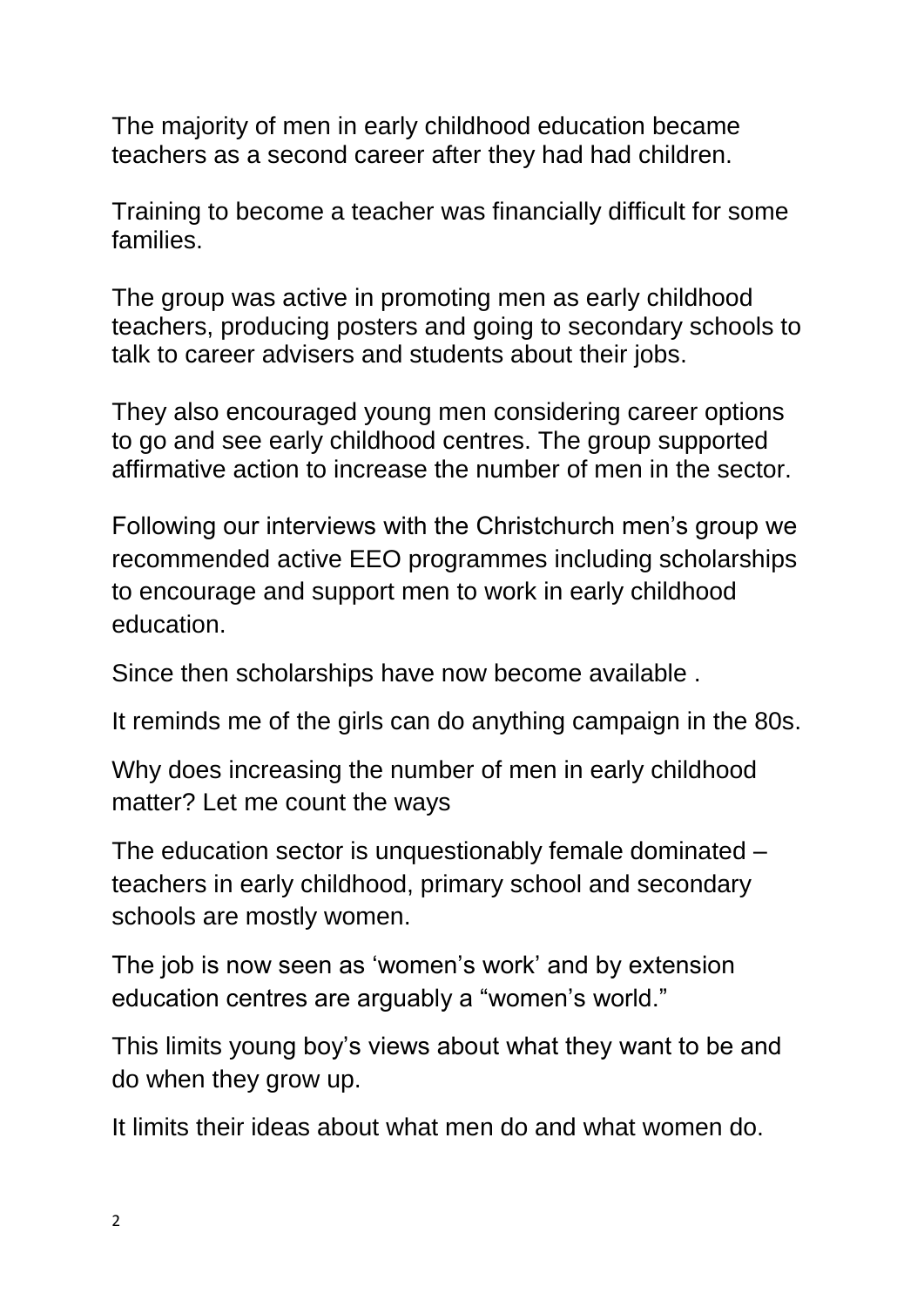It reinforces gender stereotypes that so limit the lives of both men and women.

You are all role models for future male ECE teachers.

I totally agree with Alex Williams when he observes that the low numbers of men in the profession is ultimately about gender stereotyping and traditional gender roles and that the social beliefs that maintain these stereotypes are unhelpful and restrictive for both men and women.

Boys and young men's achievement and even participation in education is slipping backwards relative to girls and young women.

Boys and young men need to see that education is an environment that they belong in.

You show by example that schools and education is not a "girl thing".

Young children, both boys and girls need to see men in nurturing roles.

Garth in his delightful interview for our DVD emphasised the difference that men brought to the role of early childhood educator.

He made it clear that male kindergarten teachers are different, just as competent, just as good at their job "but in their own male way".

You help boys and girls see a broader range of what being a man means. Children need role models of both genders.

But it's not only about the positive effects on children.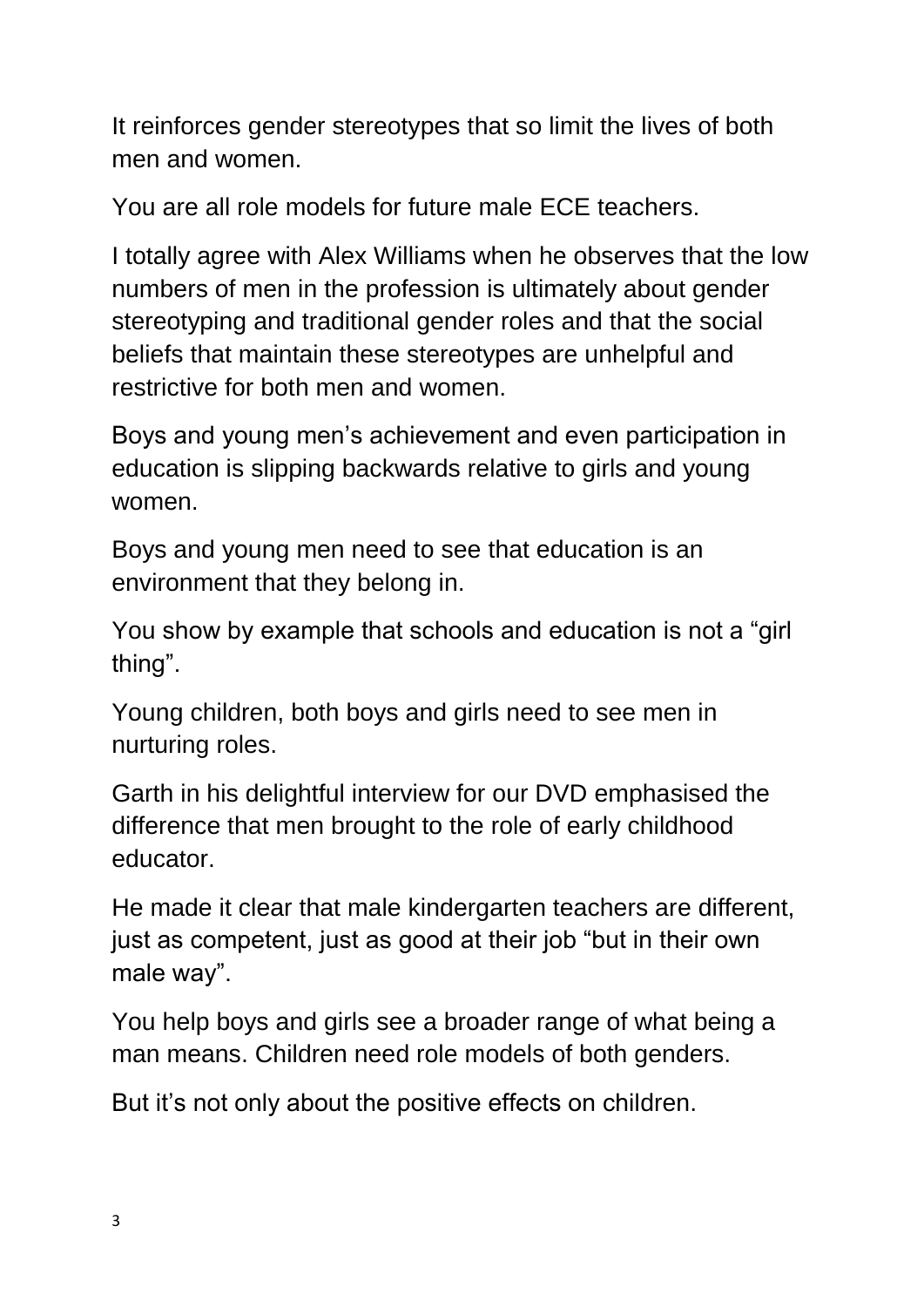It's about equality and freedom from discrimination.

Equal Employment Opportunities or EEO is about the rights of all people to free choice of employment.

An occupation which is 98% women and 2% men or 98% men and 2% women is an outcome that raises deep questions about stereotypes, about barriers to participation and certainly provides a compelling reason for special measures ( that's human rights language for affirmative action) to address the balance.

I am the Equal Employment Opportunities or EEO Commissioner and Human Rights Commissioner for Women. I have been a GP, a breast physician and an MP.

I am a mother first and foremost. My two daughters both attended ECE from the age of 3 months and haven't looked back.

My eldest daughter started ECE in 1990, the youngest in 1996.

There was still debate around whether full time ECE from such a young age was detrimental but as guilty as I felt leaving them each day, I instinctively knew that they were benefiting immeasurably in many other ways.

Time has proved me correct. They have turned out to be independent and confident women.

I know from personal experience that the early years are critical in a child's development and I don't need to tell you that my observation is well supported by the evidence.

To quote William Wordsworth "the child is father of the man."

There is no doubt in my mind that men have an absolutely vital role to play in the ECE sector.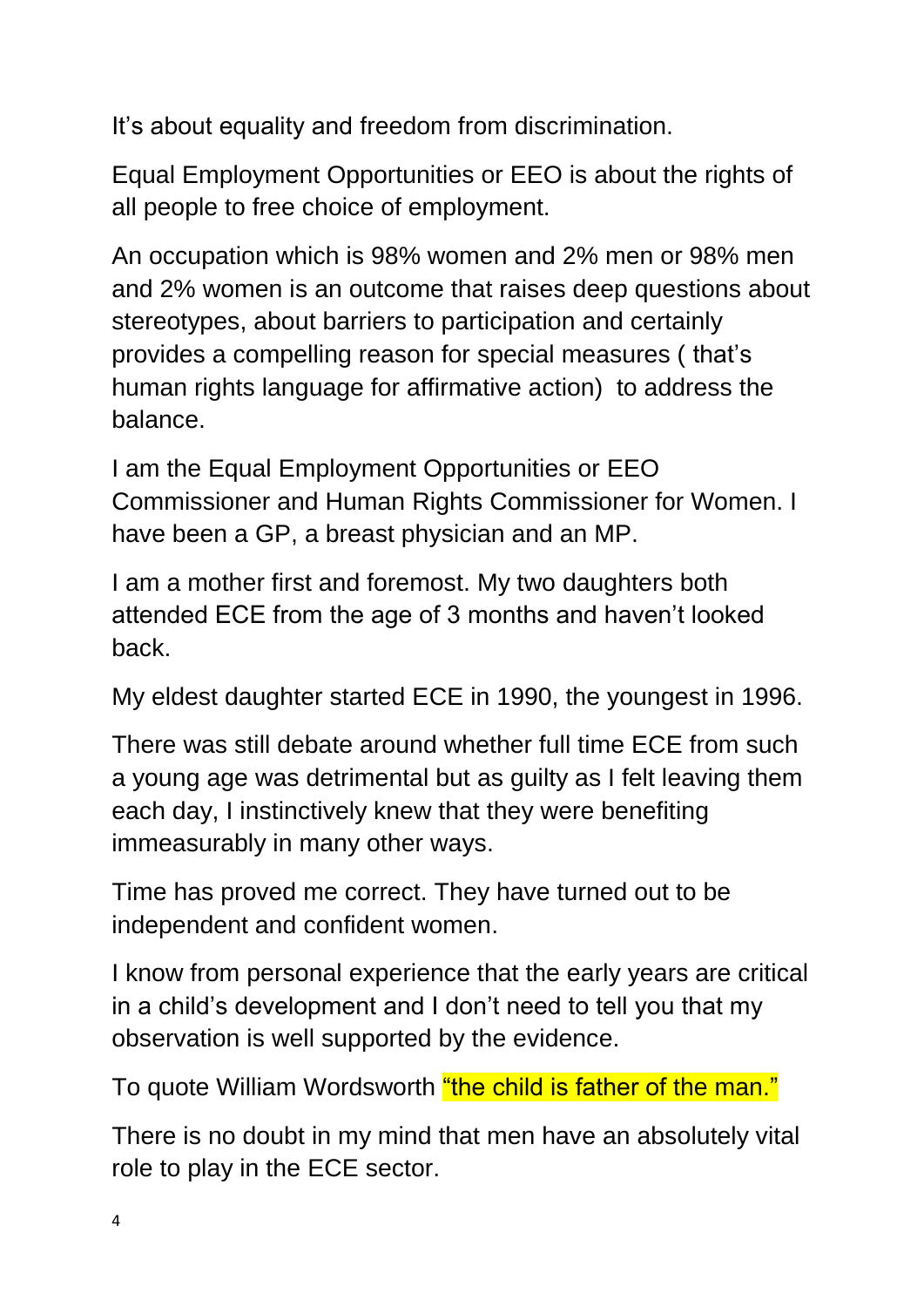As role models for boys and girls about what men can do, as role models for father's greater involvement in their child's lives, to affirm the identity of all the children attending ECE and to contribute as Garth put it "their own male way of doing things."

The evidence that the returns from quality early childhood education are high and long lasting is undeniable and is at last being recognised in public policy.

ECE is one of the most important investments a country can make.

Education is both a human right in itself and an indispensable means of realising other human rights.

Education is essential for the development of human potential, enjoyment of the full range of human rights and respect for the rights of others.

One of the core elements of the right to education includes entitlement to free and compulsory primary education.

Quality ECE has a very significant impact on a child's achievements at primary school.

As a Commission we regularly provide statistics about the representation of women at the top table – only 14% company directors, only one in four chief executives in the public service, only 28% of the judiciary, only 16% in the defence force.

Female dominated occupations have very few men. Only 2% early childhood teachers, only 8% carers in the aged care sector are men.

Yet the learners in ECE, the recipients of your services are 50% male, and there are more women than men receiving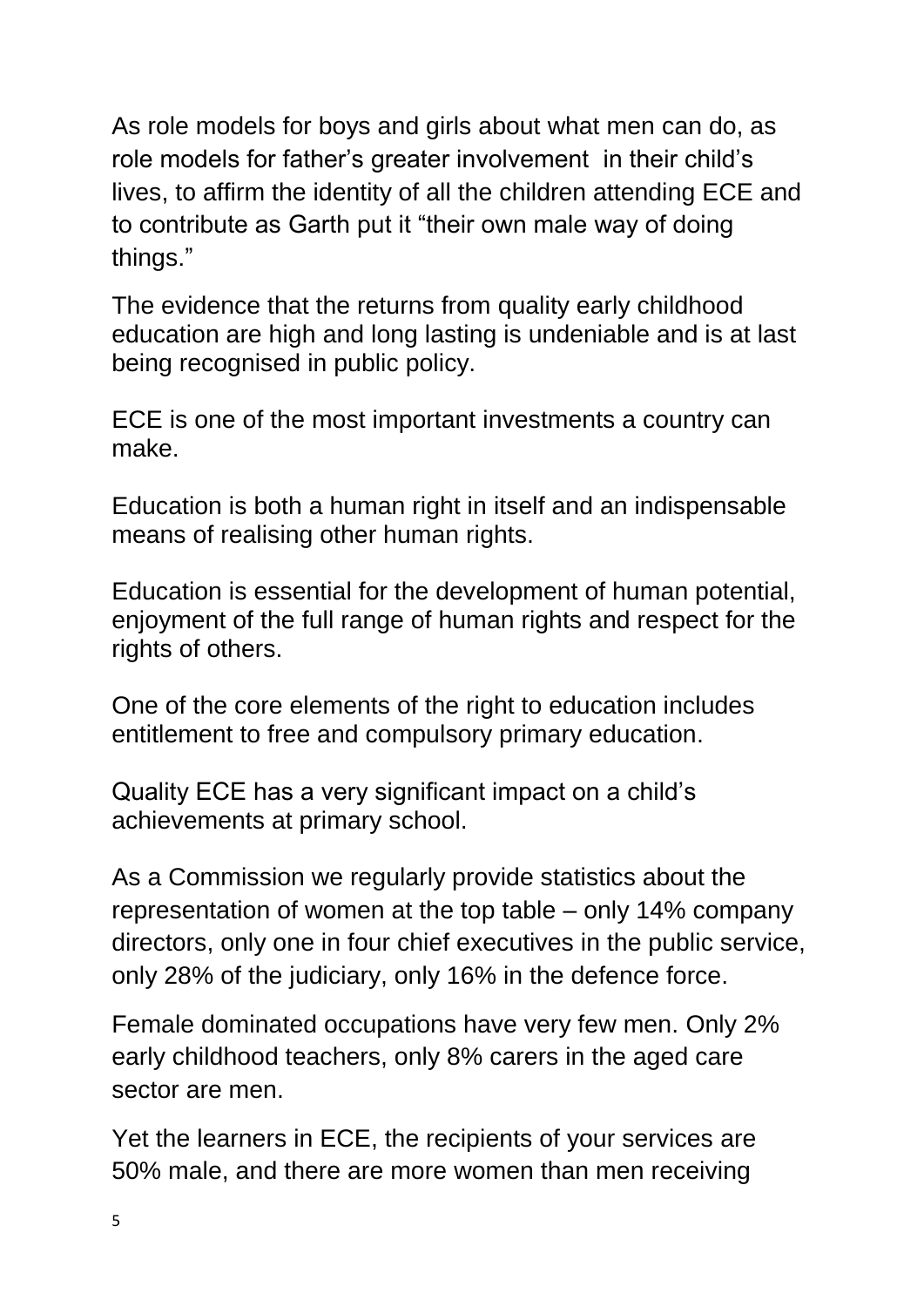residential aged care services, around 30% of those in residential care are male.

Over the almost ten years my girls were in ECE I never saw a male teacher. With only 2% male ECE teachers at most, that will still be the experience of many families. It's not good enough.

It is a scandal that New Zealand has one of the lowest male participation rates in the western world.

Even so the international stats for men in this sector while better than ours, are not inspiring - Norway 8%, USA 5.5%, Scotland 10%, and Australia 5.6% male teachers.

Our interviews with men in the aged care sector workforce bear some parallels with your story.

The reasons given for low numbers of men in aged care were: low pay; low status; gender expectations and client preferences.

We concluded that the absence of men in paid caring work is primarily due to pay, status and stereotyping that it is woman's work.

We recommended an active recruitment campaign aimed at increasing the number of male carers – and pointed at the work you have initiated for early childhood education.

You have achieved pay parity with primary teachers and secondary teachers, this was and is a major victory for pay equity.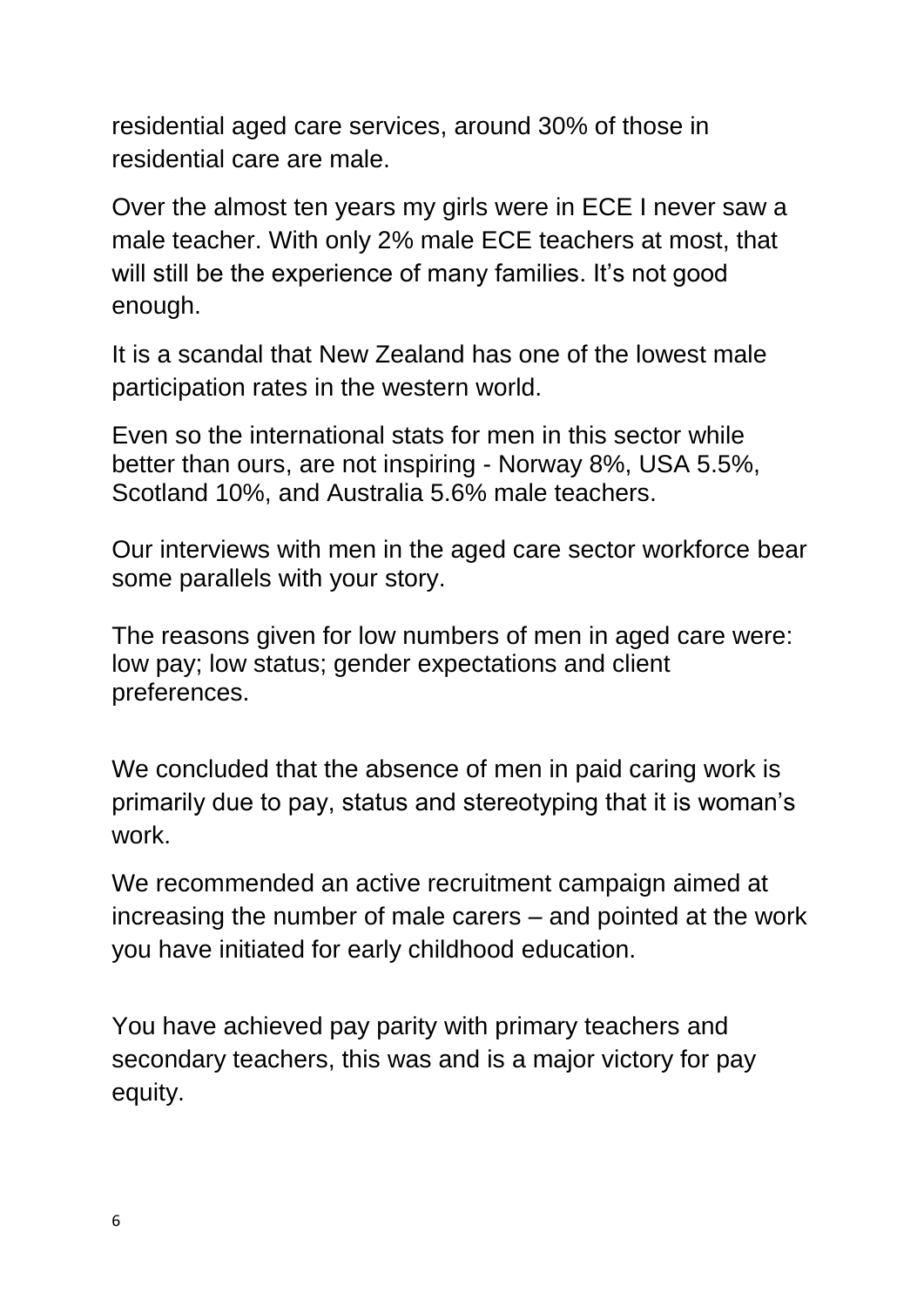It was hard fought and must be continually defended. The pay equity argument was based on a teacher is a teacher regardless of the shoe size of the children being taught.

The underlying gender basis of the disparate pay was not an overt part of the campaign. But it lurks there. Work mainly done by women or traditionally done by women is often undervalued.

I am hoping that the "Equal Pay Case" will put the spot light squarely on this issue and in one way or another tackle the real issue of pay equity where women and men receive the same pay for equal work and for work that is different but of equal value.

The 'Equal Pay Case was lodged by Kristine Bartlett in 2012 an aged care worker who despite working in the aged care sector for over 20 years is still receiving just above the minimum wage.

The defendant her employer argued that as there were four men in the workplace receiving the same wage, there was no discrimination involved.

This case is about what has been traditionally as "women's work" and how "women's work" is valued.

The Equal Pay Case will test whether the 1972 Equal Pay Act which everyone believed to cover just equal pay for men and women doing the same work in fact covers equal pay for work of equal value.

If proven it will have huge implication in other female dominated, low paid professions. I dare say it will have repercussions in ECE.

There are two strategies to address pay equity and they are not mutually exclusive.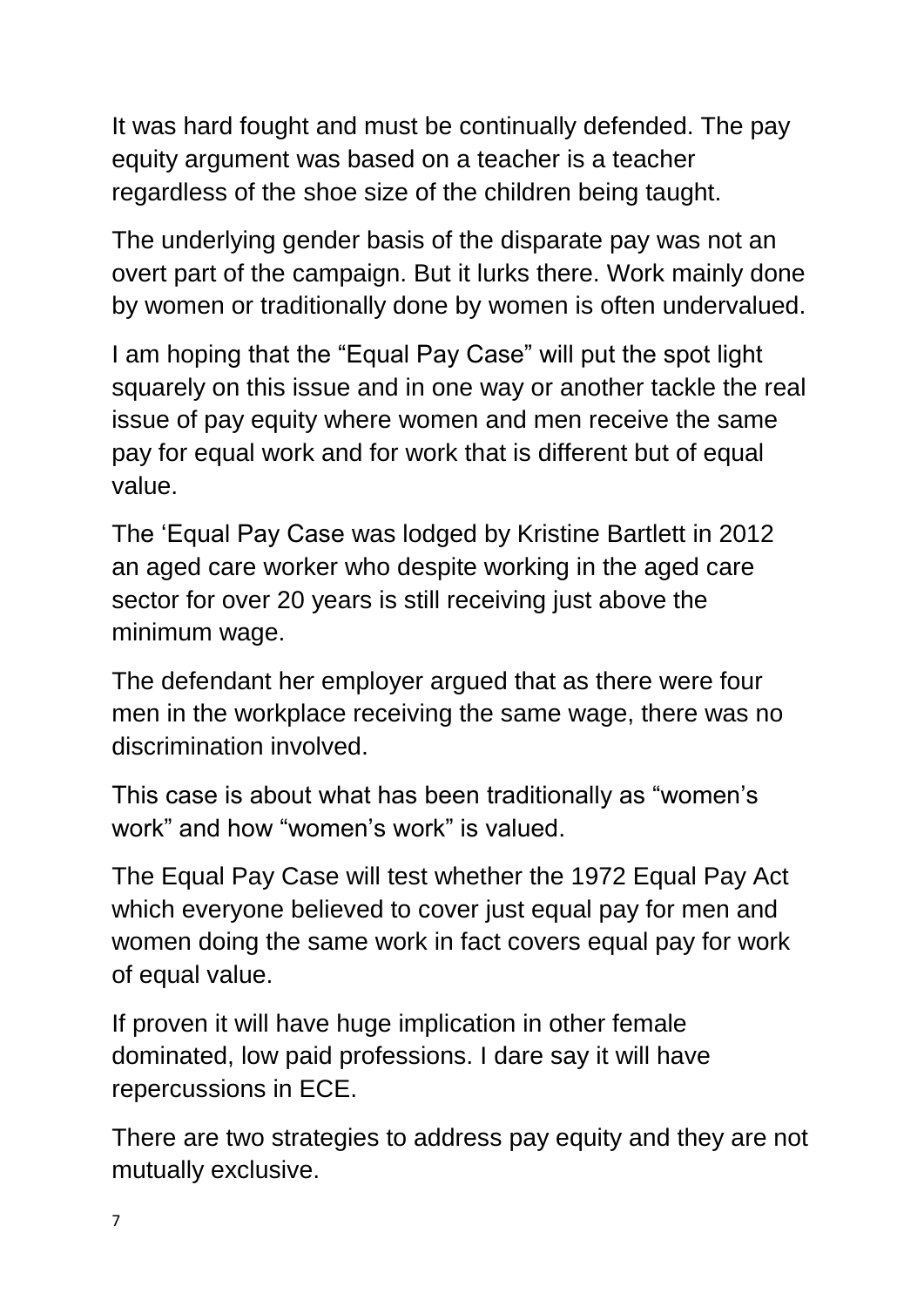One is to break down gender stereotyping so that women's work and men's work is seen as a quaint idea from an unenlightened age.

One of the strategies promoted by both us and the Ministry of Women's Affairs is to get women into male dominated occupations.

We called one particular publication about women tradies – Give Girls A Go. Perhaps there is a need for a publication aimed at giving men a go.

The other strategy is to **emphasise equal value**.

Perhaps there will always be jobs that are done predominantly by men or by women.

In an equitable society the value placed on those jobs will not be determined by gender but by other factors – skill, effort, contribution.

My EEO team and I have been doing some work looking at the barriers faced by groups such as women, Maori, ethnic minorities, and persons with disability in the Public Service.

We looked at the numbers employed in the workforce, in senior management teams, the salary and pay gender gap, recruitment and promotion pathways along with professional development.

We found to our amazement that Corrections was a shining star! They had virtually no gender pay gap, 44% women employed with 51% of women in the senior management team.

When we met with the executive team they re-iterated the importance of having gender balance.